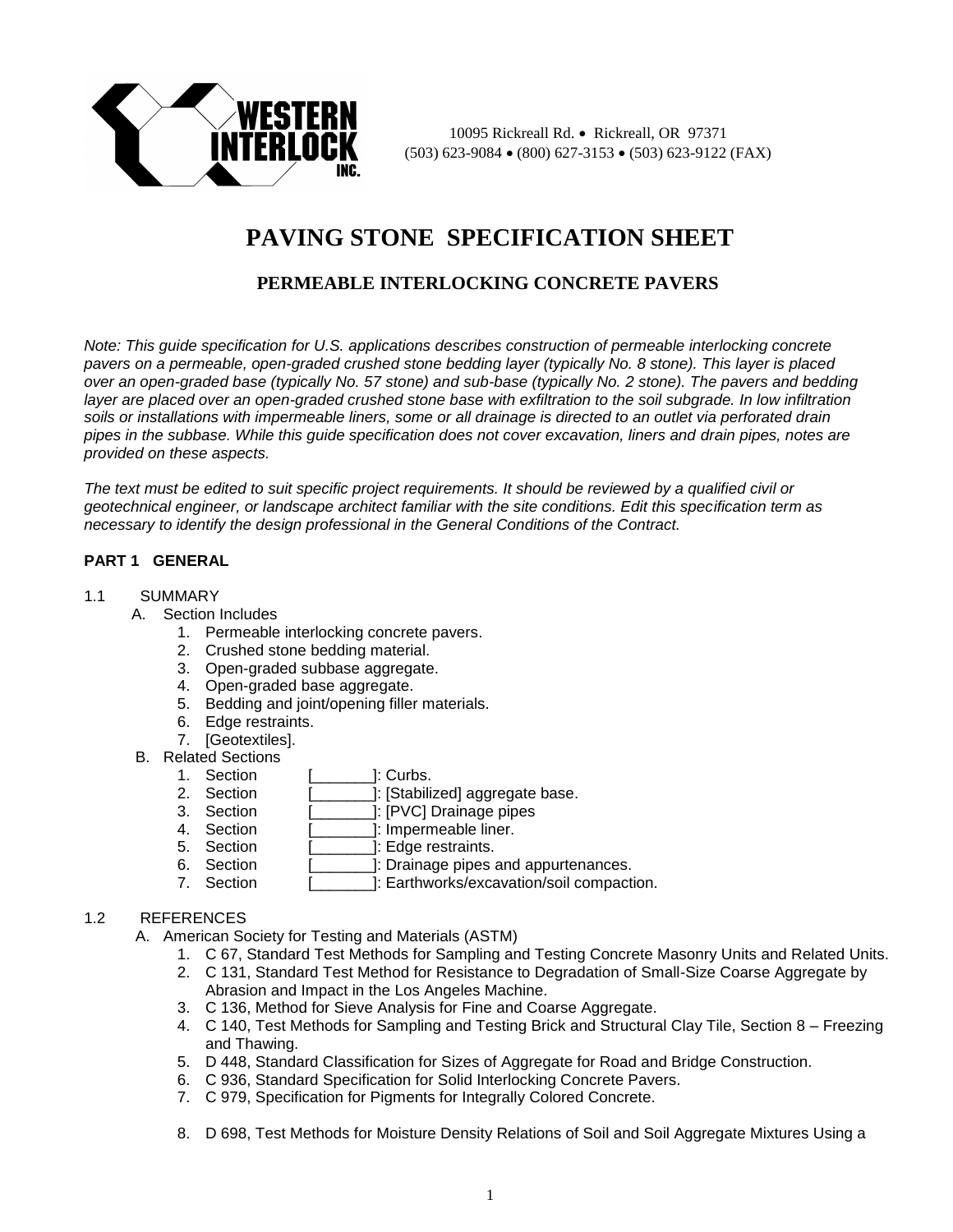5.5-lb (2.49 kg) Rammer and 12 in. (305 mm) drop.

- 9. D 1557, Test Methods for Moisture Density Relations of Soil and Soil Aggregate Mixtures Using a 10-lb (4.54 kg) Rammer and 18 in. (457 mm) drop.
- 10. D 1883, Test Method for California Bearing Ratio of Laboratory-Compacted Soils.
- 11. D 4254, Standard Test Methods for Minimum Index Density and Unit Weight of Soils and Calculation of Relative Density.

## 1.3 SUBMITTALS

- A. In accordance with Conditions of the Contract and Division 1 Submittal Procedures Section.
- B. Manufacturer's drawing and details: Indicate perimeter conditions, junction with other materials, expansion and control joints, paver [layout,] [patterns,] [color arrangement,] installation [and setting] details. Indicate layout, pattern, and relationship of paving joints to fixtures and project formed details.
- C. Minimum 3 lb (2 kg) samples of subbase, base and bedding aggregate materials.
- D. Sieve analysis of aggregates for subbase, base and bedding materials per ASTM C 136.
- E. Soils report indicating density test reports, classification, and infiltration rate measured on-site under compacted conditions, and suitability for the intended project.
- F. Erosion and sediment control plan.
- G. [Stormwater management (quality and quantity) calculations.]
- H. Permeable concrete pavers:
	- 1. Manufacturer's product catalog sheets with specifications.
	- 2. [Four] representative full-size samples of each paver type, thickness, color, and finish. Submit samples indicating the range of color expected in the finished installation.
	- 3. Accepted samples become the standard of acceptance for the work of this Section.
	- 4. Laboratory test reports certifying compliance of the concrete pavers with ASTM C 936.
	- 5. Manufacturer's material safety data sheets for the safe handling of the specified materials and products.
	- 6. Manufacturer's written quality control procedures including representative samples of production record keeping that ensure conformance of paving products to the project specifications.
- H. Paver Installation Subcontractor:
	- 1. Job references from projects of a similar size and complexity. Provide Owner/Client/General Contractor names, postal address, phone, fax, and email address.
	- 2. Written Method Statement and Quality Control Plan that describes material staging and flow, paving direction and installation procedures, including representative reporting forms that ensure conformance to the project specifications.

## 1.4 QUALITY ASSURANCE

- A. Paver Installation Subcontractor Qualifications:
	- 1. Utilize an installer having successfully completed concrete paver installation similar in design, material and extent indicated on this project.
- B. Regulatory Requirements and Approvals: [Specify applicable licensing, bonding or other requirements of regulatory agencies.].
- C. Review the manufacturers' quality control plan, paver installation subcontractor's Method Statement and Quality Control Plan with pre-construction meeting of representatives from the manufacturer, paver installation subcontractor, general contractor, engineer and/or owner's representative.
- C. Mock-Ups:
	- 1. Install a 10 ft x 10 ft  $(3 \times 3 \text{ m})$  paver area.
	- 2. Use this area to determine surcharge of the bedding layer, joint sizes, lines, laying pattern(s), color(s) and texture of the job.
	- 3. This area will be used as the standard by which the work will be judged.
	- 4. Subject to acceptance by owner, mock-up may be retained as part of finished work.
	- 5. If mock-up is not retained, remove and properly dispose of mock-up.

## 1.5 ENVIRONMENTAL REQUIREMENTS

- A. Do not install in rain or snow.
- B. Do not install frozen bedding materials.

## 1.6 MAINTENANCE

- A. Extra materials: Provide [Specify area] [Specify percentage] additional material for use by owner for maintenance and repair.
- B. Pavers shall be from the same production run as installed materials.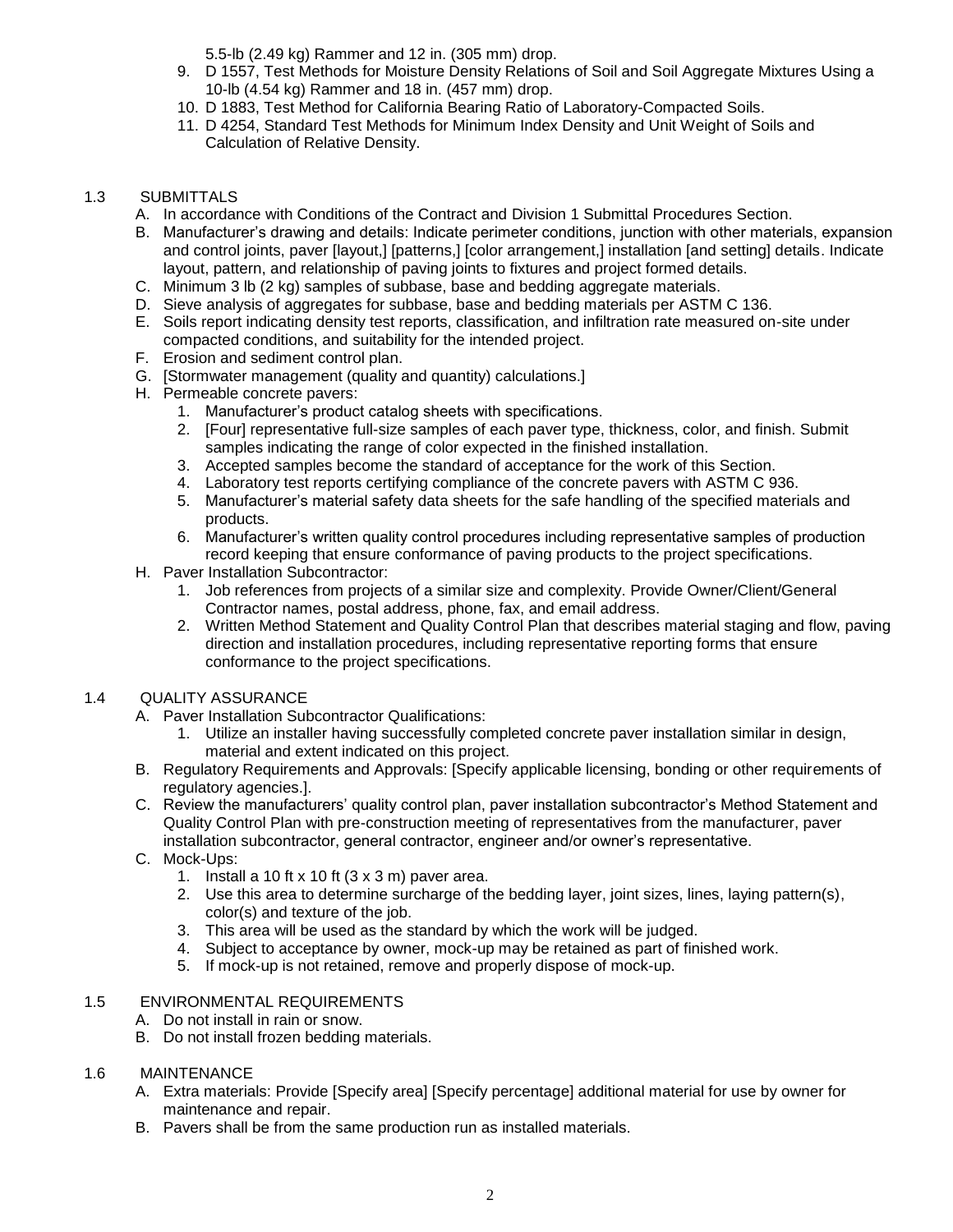*Note: Some projects may include permeable and solid interlocking concrete pavements. Specify each product as required.*

- 2.1 PRODUCT MANUFACTURERS
	- A. Manufacturer: Western Interlock, Inc.
		- 1. Contact Phone: 1-800-627-3153
	- B. Permeable Interlocking Concrete Paver Units:
		- 1. Paver Type: [Specify name of product group, family, series, etc.].
			- a. Material Standard: Comply with ASTM C 936.
			- b. Color [and finish]: [Specify color.] [Specify finish].
			- c. Color Pigment Material Standard: Comply with ASTM C 979.
			- d. Size: [Specify.] inches [({Specify.}mm)] x [Specify.] inches [({Specify}mm)] x [Specify.] inches [({Specify.} mm)] thick.
- 2.2 PRODUCT SUBSTITUTIONS
	- A. Substitutions: No substitutions permitted.
- 2.3 CRUSHED STONE FILLER, BEDDING, BASE AND SUBBASE
	- A. Crushed stone with 90% fractured faces, LA Abrasion < 40 per ASTM C 131, minimum CBR of 80% per ASTM D 1883.
	- B. Do not use rounded river gravel.
	- C. All stone materials shall be washed with less than 1% passing the No. 200 sieve.
	- D. Joint/opening filler, bedding, base and subbase: conforming to ASTM D 448 gradation as shown in Tables 1, 2 and 3 below:

*Note: No. 89 or finer gradation may be used to fill permeable pavers with narrow joints.*

Table 1 ASTM No. 8 Grading Requirements Bedding and Joint/Opening Filler Sieve Size **Percent Passing** 12.5 mm (1/2 in.) 100 9.5 mm (3/8 in.) 85 to 100 4.75 mm (No. 4) 10 to 30 2.36 mm (No. 8) 0 to 10 1.16 mm (No. 16) 0 to 5

|                             | Table 2                |
|-----------------------------|------------------------|
|                             | ASTM No. 57 Base       |
| <b>Grading Requirements</b> |                        |
| Sieve Size                  | <b>Percent Passing</b> |
| 37.5 mm (1 1/2 in.)         | 100                    |
| 25 mm (1 in.)               | 95 to 100              |
| 12.5 mm (1/2 in.)           | 25 to 60               |
| 4.75 mm (No. 4)             | $0$ to 10              |
| 2.36 mm (No. 8)             | 0 to 5                 |

#### Table 3 Grading Requirement for ASTM No. 2 Subbase Sieve Size **Percent Passing** 75 mm (3 in.) 100 63 mm (2 1/2 in.) 90 to 100 50 mm (2 in.) 35 to 70 37.5 mm (1 1/2 in.) 0 to 15 19 mm (3/4 in.) 0 to 5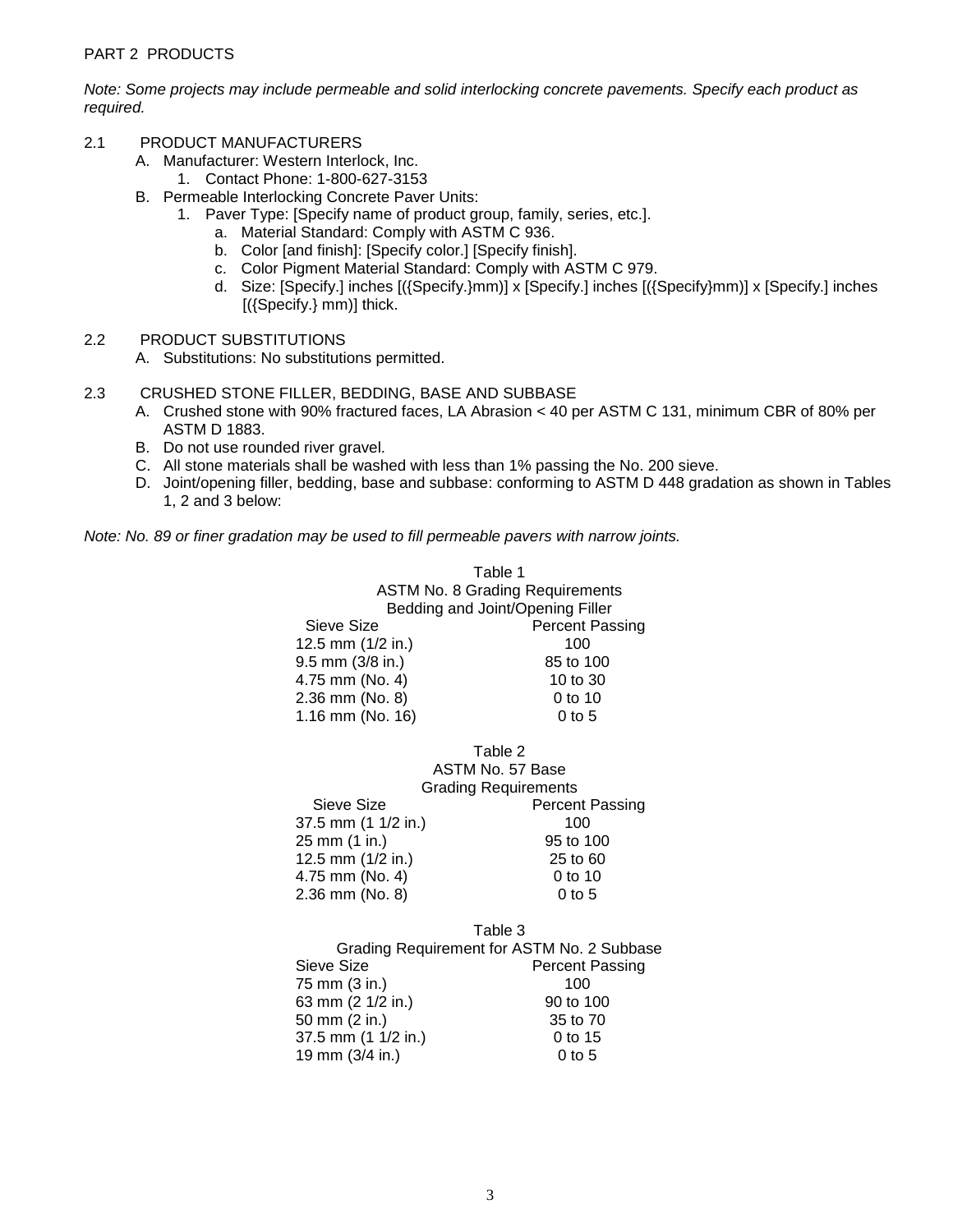E. Gradation criteria for the bedding and base:

*Note: D<sup>x</sup> is the particle size at which x percent of the particles are finer. For example, D15 is the particle size of the aggregate for which 15% of the particles are smaller and 85% are larger.*

- 1.  $D_{15}$  base stone  $/D_{50}$  bedding stone < 5.
- 2. D<sub>50</sub> base stone/D<sub>50</sub> bedding stone  $> 2$ .

## **2.4 ACCESSORIES**

A. Provide accessory materials as follows:

*Note: Curbs will typically be cast-in-place concrete or precast set in concrete haunches. Concrete curbs may be specified in another Section. Do not use plastic edging with steel spikes to restrain the paving units in vehicular applications.*

- 1. Edge Restraints
	- a. Manufacturer: [Specify manufacturer.].
	- b. Material: [Pre-cast concrete] [Cut stone] [Concrete].
	- b. Material Standard: [Specify material standard.].

*Geotextile use is optional.*

- 2. Geotextile Fabric: (Optional)
	- a. Material Type and Description: [Specify material type and description.].
	- b. Material Standard: [Specify material standard.].
	- c. Manufacturer: [Acceptable to interlocking concrete paver manufacturer]]

## **PART 3 EXECUTION**

## 3.1 EXAMINATION

*Note: The elevations and surface tolerance of the soil subgrade determine the final surface elevations of*  concrete pavers. The paver installation contractor cannot correct deficiencies excavation and grading of the soil *subgrade with additional bedding materials. Therefore, the surface elevations of the soil subgrade should be checked and accepted by the General Contractor or designated party, with written certification presented to the paver installation subcontractor prior to starting work.* 

- A. Acceptance of Site Verification of Conditions:
	- 1. General Contractor shall inspect, accept and certify in writing to the paver installation subcontractor that site conditions meet specifications for the following items prior to installation of interlocking concrete pavers.

*Note: Compaction of the soil subgrade should be determined by the project engineer. If the soil subgrade requires compaction, compact to a minimum of 95% standard Proctor density per ASTM C 698. Compacted soil density and moisture should be checked in the field with a nuclear density gauge or other test methods for compliance to specifications. Stabilization of the soil and/or base material may be necessary with weak or continually saturated soils, or when subject to high wheel loads. Compaction will reduce the permeability of soils. If soil compaction is necessary, reduced infiltration may require drain pipes within the open-graded sub base to conform to local storm drainage requirements.*

- a. Verify that subgrade preparation, compacted density and elevations conform to specified requirements.
- b. Provide written density test results for soil subgrade to the Owner, General Contractor and paver installation subcontractor.
- c. Verify location, type, and elevations of edge restraints, [concrete collars around] utility structures, and drainage pipes and inlets.
- 2. Do not proceed with installation of bedding and interlocking concrete pavers until subgrade soil conditions are corrected by the General Contractor or designated subcontractor.

## 3.2 PREPARATION

- A. Verify that the soil subgrade is free from standing water.
- B. Stockpile joint/opening filler, base and subbase materials such that they are free from standing water,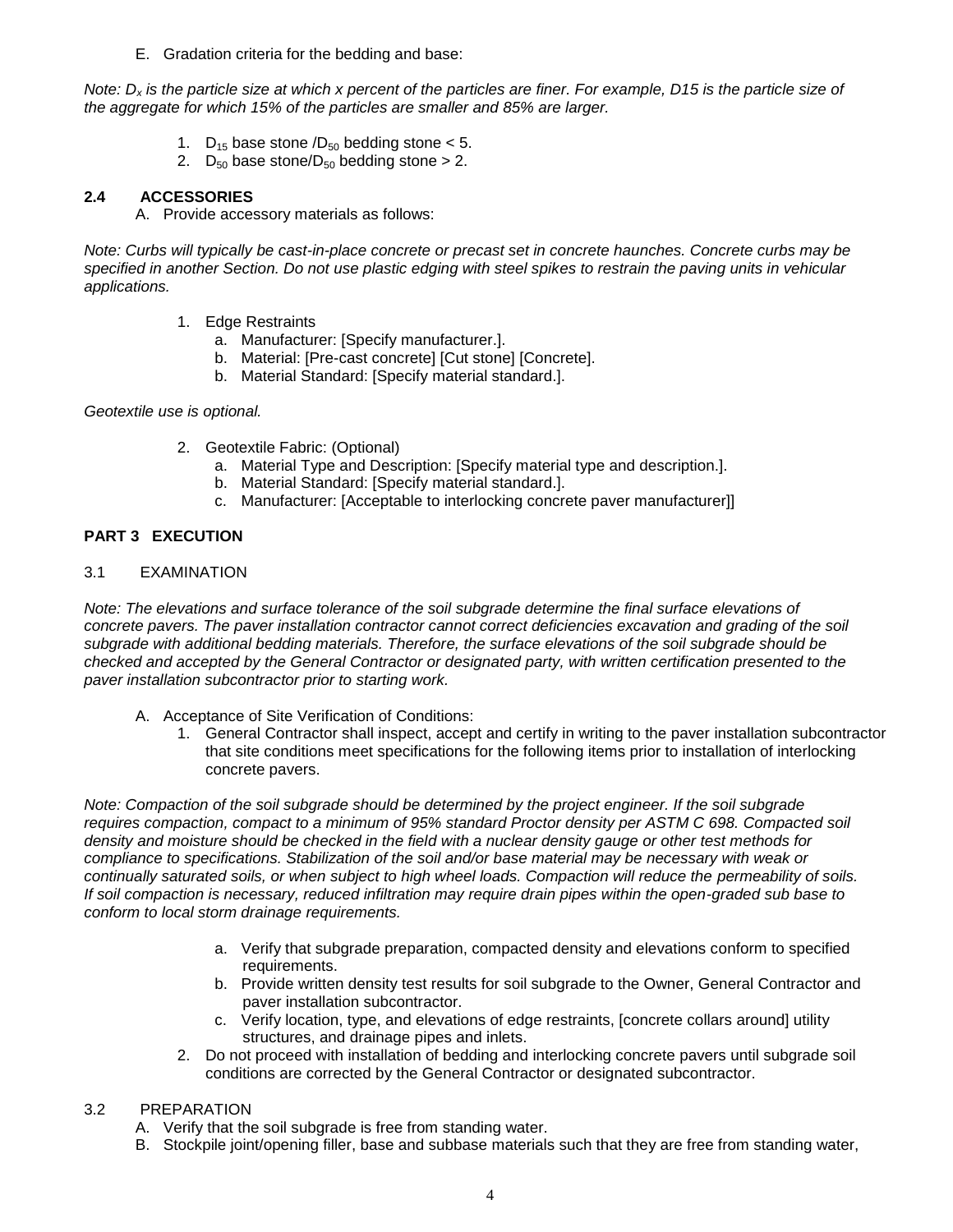uniformly graded, free of any organic material or sediment, debris, and ready for placement.

- C. Edge Restraint Preparation:
	- 2. Install edge restraints per the drawings [at the indicated elevations].

## 3.3 INSTALLATION

*Note: The minimum slope of the soil subgrade should be 0.5%. Actual slope of soil subgrade will depend on the drainage design and exfiltration type. All drainpipes, observation wells, overflow pipes, geotextile (if applicable) and impermeable liner (if applicable) should be in place per the drawings prior to or during placement of the subbase and base, depending on their location. Care must be taken not to damage drainpipes during compaction*  and paving. No mud or sediment can be left on the base or bedding aggregates. If they are contaminated, they *must be removed and replaced with clean materials.* 

- A. General
	- 1. Any excess thickness of soil applied over the excavated soil subgrade to trap sediment from adjacent construction activities shall be removed before application of the [geotextile] and subbase materials.
	- 2. Keep area where pavement is to be constructed free from sediment during entire job. [Geotextiles] Base and bedding materials contaminated with sediment shall be removed and replaced with clean materials.
	- 3. Do not damage drainpipes, overflow pipes, observation wells, or any inlets and other drainage appurtenances during installation. Report any damage immediately to the project engineer.
- B. Geotextiles (Optional)
	- 1. Place on [bottom and] sides of soil subgrade. Secure in place to prevent wrinkling from vehicle tires and tracks.
	- 2. Overlap a minimum of [0.3 in (12 in.)] [0.6 m (24 in.)] in the direction of drainage.
- C. Open-graded subbase and base
	- 1. Moisten, spread and compact the No. 2 subbase in 4 to 6 in. (100 to 150 mm) lifts [without wrinkling or folding the geotextile. Place subbase to protect geotextile from wrinkling under equipment tires and tracks.]
	- 2. For each lift, make at least two passes in the vibratory mode then at least two in the static mode with a minimum 10 t (10 T) vibratory roller until there is no visible movement of the No. 2 stone.
	- 3. The surface tolerance of the compacted No. 2 subbase shall be  $\pm 2$  1/2 in. ( $\pm$  65mm) over a 10 ft (3 mm) straightedge.
	- 4. Moisten, spread and compact No. 57 base in 100 mm (4 in.) lift over the compacted No. 2 subbase with a minimum 10 t (10 T) vibratory roller until there is no visible movement of the No. 57 stone.
	- 5. The surface tolerance the compacted No. 57 base should not deviate more than.  $\pm 1$  in. (25 mm) over a 10 ft (3 m) straightedge.

*Note: In-place density of the base and subbase may be checked per ASTM D 4254. Compacted density should be 95% of the laboratory index density established for the subbase and base stone.* 

- D. Bedding layer
	- 1. Moisten, spread and screed the No. 8 stone bedding material.
	- 2. Fill voids left by removed screed rails with No. 8 stone.
	- 3. The surface tolerance of the screeded No. 8 bedding layer shall be  $\pm 3/8$  in (10 mm) over a 10 ft (3 m) straightedge.
	- 4. Do not subject screeded bedding material to any pedestrian or vehicular traffic before paving unit installation begins.
- E. Permeable interlocking concrete pavers and joint/opening fill material
	- 1. Lay the pavers [paving slabs] in the pattern(s) and joint widths shown on the drawings. Maintain straight pattern lines.
	- 2. Fill gaps at the edges of the paved area with cut units. Cut pavers subject to tire traffic shall be no smaller than 1/3 of a whole unit.
	- 3. Cut pavers and place along the edges with a [double-bladed splitter or] masonry saw.
	- 4. Fill the openings and joints with [No. 8] stone.

*Note: Some paver joint widths may be narrow and not accept most of the No. 8 stone. Use joint material that will fill joints such as washed ASTM No. 9 or No. 10 stone. These smaller stone sizes are recommended for filling joints in pedestrian applications that use 2 3/8 in. (60 mm) thick pavers.*